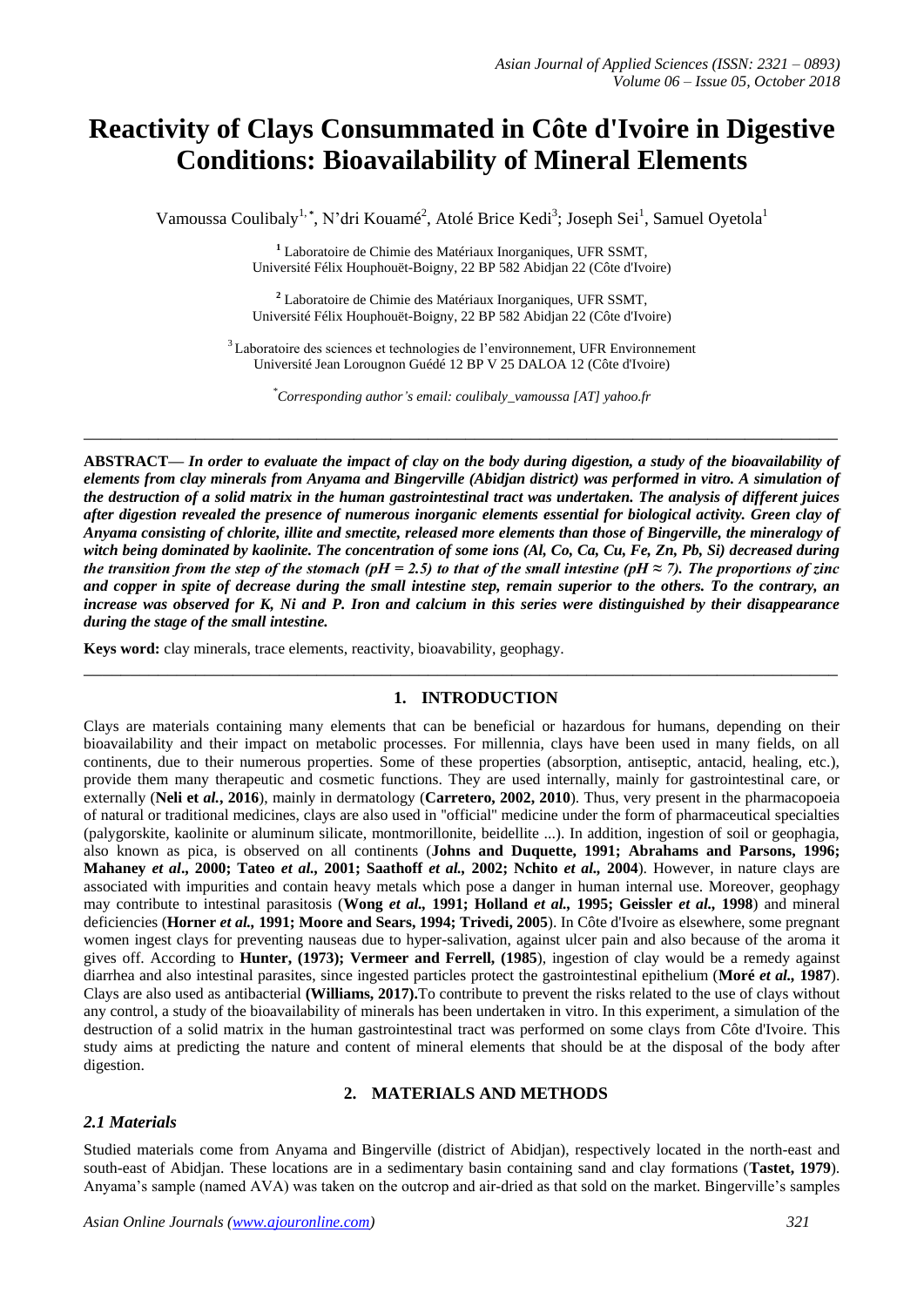(named LBF, LRF, LVF, LMF, LJPF, and LJFF) were also collected on the deposit depending on the color and have undergone the same heat treatment as the marketed material called "Lokpo". That heat treatment consists in heating and roaster the material for 3 to 5 days in an oven built in clay and fueled with wood. This operation gives often a pleasant smell to the clay material. Different analyzes in previous studies have revealed the mineralogy. The sample of Anyama consists of chlorite (29.5%), smectite (2.5%) and illite (20.2%) (**Coulibaly** *et al.,* **2013**) while those of Bingerville are mainly composed by kaolinite (41 to 84%), quartz (14 - 27%), goethite (2 - 5%) for all samples except LJFF (26%) and illite (4 -10%) associated with the rutile trace (1%) (**Coulibaly** *et al.,* **2014**).

# *2.2 Methods*

\* Physicochemical characterization

The specific surface areas of samples were determined by the BET method using nitrogen as a probe molecule to 77 K.

For the measurement of pH, 4 g of sample were placed in 100 mL of distilled water. After one hour stirring, the pH of the sample is measured directly.

The measurement of the Cation Exchange Capacity (CEC) was performed by moving the exchangeable cations by cobalt hexammonium ions  $[Co(NH_3)_6]^{3+}$  which gives orange solutions (2.5 < pH <5.5). This method, simple and rapid, is very reliable because the cobalt hexammonium ion has a very high power for moving the exchangeable cations off the clays (**Morel, 1957**). The cobalt hexammonium ion in the supernatant was then titrated by colorimetry using a spectrophotometer Shimadzu UV 2100, and some of the displaced ions  $(Na^+, K^+, Ca^{2+}, Mg^{2+}$  and  $Al^{3+})$  were analyzed by atomic absorption.

Chemical analysis of clay samples and **digestion solutions** were carried out using a Perkin Elmer Elan 5000 quantometer equipped with a plasma ICP-MS according to the procedure described by **Carignan** *et al.,* (**2001**).

\* Extraction Solution

The literature reveals several physiological extraction protocols in vitro (**Cabral and Small, 1989; Tateo** *et al.,* **2001; Cave** *et al.,* **2003**).

Among these, a modified method based on that of **Cave** *et al.,* **(2003)** was used, because of its simplicity and the fact that the composition of the extraction liquid is closer to the composition of human gastric juice. The steps of the stomach and the small intestine were considered.

## \* *Stomach medium:*

A mixture of pepsin (1.25 g, Sigma Aldrich), sodium malate (0.50 g, Sigma Aldrich), sodium citrate (0.50 g), lactic acid (420 µL, Sigma Aldrich), acetic acid (500 µL) is completed to one liter with deionized water. The pH is adjusted to 2.5 with a concentrated solution of hydrochloric acid. Then, in a polypropylene bottle, one g of clay was contacted with 100 mL of this juice. The vials containing the mixture (simulated gastric fluid and the sample) were placed under stirring in a temperature regulated bath at 37 ° C. After one hour at 37 ° C, 25 mL were withdrawn and filtered through a cellulose filter of 0.2 micrometers (Gelman) for analysis. This filtrate is the phase of the stomach.

## \* *Small Intestine medium:*

25 mL of the solution were added to the initial gastric contents of the vial containing the mixture to maintain the initial solid/solution ratio. The conditions were then modified by adding a saturated solution of sodium bicarbonate to adjust the pH to 7. Then, bile salts (175 mg, Sigma Aldrich) and pancreatin (50 mg, Sigma Aldrich) was added. The samples were placed in a stirred water bath. After two hours, 25 mL of supernatant were removed and filtered through a cellulose filter of 0.2 µm. This collection is the filtrate phase of the small intestine. Extracts collected at the two phases were then analyzed to identify and assess the proportions of different ionic species that may pass through the body.

According to **Abraham** *et al.,* (**2006)**, the ratio of one g per 100 mL can maintain the stability of pH and needs 2 hours to reach equilibrium.

# **3. RESULTS**

## *3.1 Characteristics of the samples*

## *3.1.1 Chemical composition of the samples*

The sample of Anyama is poor in  $A_1O_3$  and generally richer than samples of Bingerville in SiO<sub>2</sub>, Fe<sub>2</sub>O, MgO and K<sub>2</sub>O (**Coulibaly** *et al***; 2013, 2014**).

Chemical analysis reveals that, except LJFF, all samples of Bingerville (**Table 1**) have relatively similar chemical composition. The SiO<sub>2</sub> content range from 45.73 to 57.05%, those of Al<sub>2</sub>O<sub>3</sub>, from 25.22 to 34.41%, and trace amount of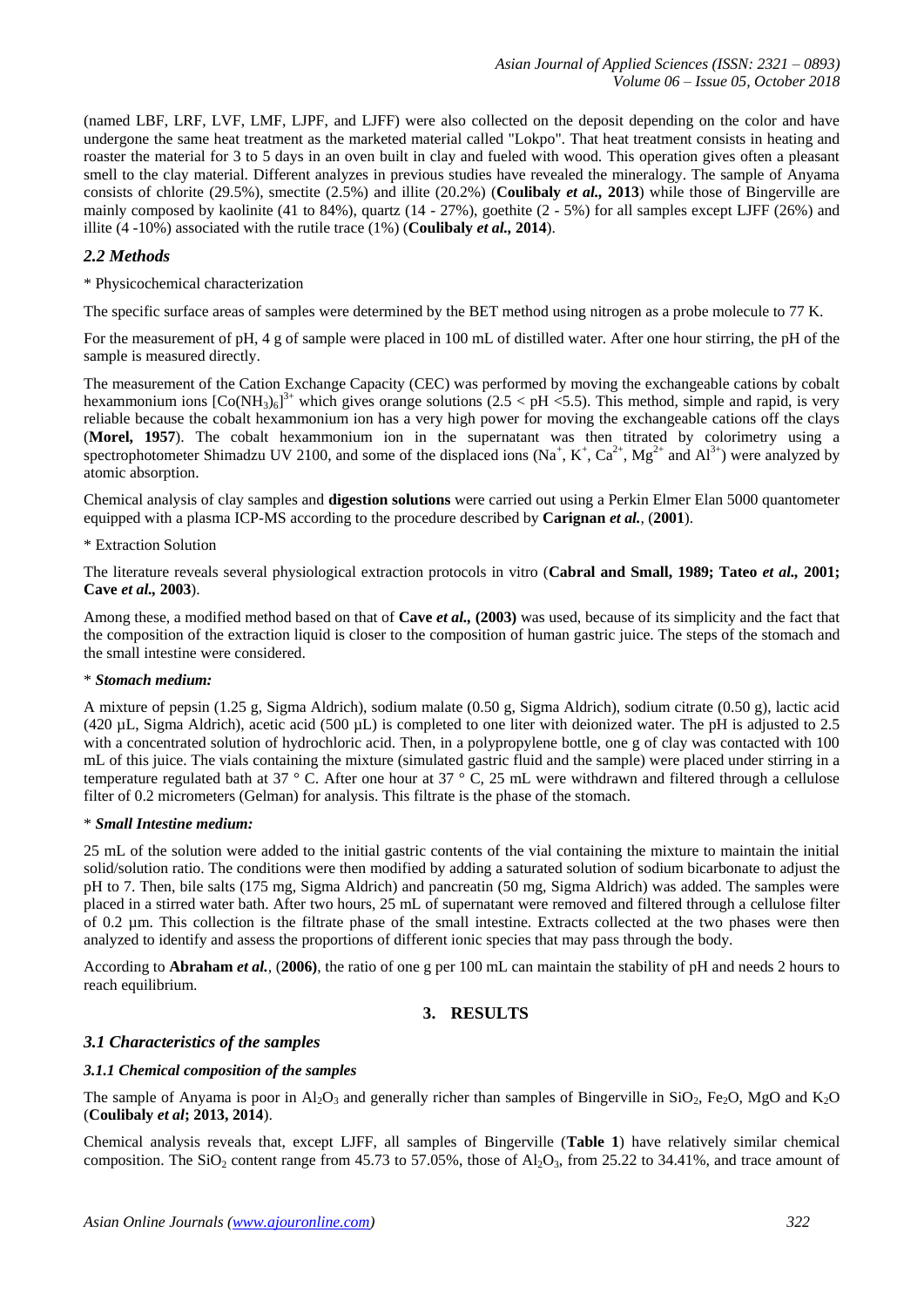$Fe<sub>2</sub>O<sub>3</sub>$ , TiO<sub>2</sub>, Na<sub>2</sub>O, K<sub>2</sub>O and MgO are detected. Sample LJFF has high concentration of iron oxide (26.02%) and lower concentrations of silica (42.71%) and alumina (18.33%).

|             | Samples Colour SiO <sub>2</sub> $Al_2O_3$ Fe <sub>2</sub> O <sub>3</sub> MnO MgO CaO Na <sub>2</sub> O K <sub>2</sub> O TiO <sub>2</sub> P <sub>2</sub> O <sub>5</sub> |       |       |             |      |      |           |      |               |       |      | H <sub>2</sub> O |
|-------------|------------------------------------------------------------------------------------------------------------------------------------------------------------------------|-------|-------|-------------|------|------|-----------|------|---------------|-------|------|------------------|
| <b>AVA</b>  | Green                                                                                                                                                                  | 61.58 | 17.21 | 7.42        | 0.08 |      | 3.84 0.04 | 0.46 | 2.38          | 0.75  | n.d  | 5.74             |
| <b>LBF</b>  | White                                                                                                                                                                  | 52.83 | 29.74 | 2.34        | n.d  | 0.29 | n.d       | 0.11 | 1.17          | 1.06  | 0.08 | 12.03            |
| <b>LRF</b>  | Red                                                                                                                                                                    | 51.06 | 30.18 | 4.48        | 0.00 | 0.22 | n.d       | 0.11 | $1.16$ $1.13$ |       | 0.06 | 11.97            |
| <b>LMF</b>  | <b>Brown</b>                                                                                                                                                           | 56.55 | 25.44 | 4.25        | 0.01 | 0.36 | n.d       | 0.08 | 1.01          | -1.10 | 0.08 | 11.46            |
| <b>LVF</b>  | Purple                                                                                                                                                                 | 45.73 | 34.41 | 4.92        | n.d  | 0.07 | n.d       | 0.06 | 0.57          | 1.12  | 0.09 | 13.12            |
| <b>LJPF</b> | Yellow                                                                                                                                                                 | 55.33 | 27.81 | 3.97        | 0.00 | 0.24 | n.d       | 0.06 | 0.77          | 0.94  | 0.21 | 11.40            |
| <b>LJFF</b> | Dark-<br>yellow                                                                                                                                                        | 42.71 |       | 18.33 26.02 | n.d  | 0.14 | n.d       | 0.05 | 0.63          | 0.87  | 0.12 | -11.69           |

**Table 1:** Chemical content in major elements in weight percent (n.d = not determined). (**Coulibaly** *et al***; 2013, 2014**)

The elements identified as trace represent the majority of heavy metals, lanthanides and actinides. Samples contain some other heavy metals (cobalt, copper, molybdenum, zinc) (**Coulibaly** *et al***; 2013, 2014**).

#### *3.1.2 Mineralogical and physicochemical characteristics*

The total surface area was 5.4 m<sup>2</sup>/g for the sample of Anyama, while those of Bingerville ranged from 26.8 to 43.0 m<sup>2</sup>/g (**Table 2**). These values are consistent with those reported in the literature (**Guyo, 1969; Liétard, 1977**). Except for samples LRF and LVF of Bingerville, the specific surface increases with the content of iron oxide (goethite), what is usual (**Borggaard, 1982**). Moreover, the pH measured ranged from 4.6 to 5.4, reflecting the acidity of the samples.

| Samples      | properties | Physicochemical                      | Mineralogical composition (%) |        |          |          |        |          |        |  |  |  |  |
|--------------|------------|--------------------------------------|-------------------------------|--------|----------|----------|--------|----------|--------|--|--|--|--|
|              | pH         | $S_{BET}$<br>$(m^2 \text{.} g^{-1})$ | Kaolinite                     | Illite | Chlorite | Smectite | Ouartz | Goethite | Rutile |  |  |  |  |
| <b>AVA</b>   | 5.4        | 5.4                                  | $\overline{\phantom{a}}$      | 20.17  | 29.53    | 2.5      | 40.53  | ۰        | 1.00   |  |  |  |  |
| <b>LBF</b>   | 4.8        | 35.7                                 | 66.79                         | 9.73   | -        | ۰.       | 17.06  | 2.34     | 1.06   |  |  |  |  |
| <b>LRF</b>   | 5          | 35.05                                | 67.98                         | 9.66   |          | ۰        | 14.77  | 4.48     | 1.13   |  |  |  |  |
| <b>LVF</b>   | 4.6        | 26.8                                 | 83.61                         | 4.74   |          |          | 4.3    | 4.92     | 1.12   |  |  |  |  |
| <b>LMF</b>   | 4.7        | 39.8                                 | 57.06                         | 8.38   | -        | -        | 25.96  | 4.25     | 1.10   |  |  |  |  |
| <b>L.IFF</b> | 4.8        | 43                                   | 41.86                         | 5.28   | ۰        | ۰        | 20.67  | 26.02    | 1.00   |  |  |  |  |
| <b>LJPF</b>  | 4.7        | 35.8                                 | 65.02                         | 6.44   |          |          | 21.87  | 3.97     | 1.00   |  |  |  |  |

**Table 2**: Mineralogical and physicochemical characteristics of the samples (**Coulibaly** *et al***; 2013, 2014**)

The CEC values were determined both from the cobalt hexammonium consumption and from the sum of the cations released in the solution. Thus, in the absence of other phenomena, the CEC values deduced from the two methods would have to be close each others. The obtained results are given in **table 3**. Two points must be pointed out:

- (i) In most of the cases, (except for sample AVA), the CEC determined by adsorption of cobalt hexammomium ions is greater than the sum of ions titrated in the solution, what suggested that, other ions that those analyzed assume a significant part of the ionic compensation (e.g. Mn, Fe…) ;
- (ii) (ii) Compensation in samples LBF, LRF, LVF, LMF, LJFF, and LJPF, is mainly provided by aluminum, whereas for the sample AVA, CEC is supported by Mg and Al. Aluminum released could be, in part, attributed to the dissolution of poorly crystalline aluminum hydroxide, as noticed by **Andji** *et al.,* **(2009)** for outcrop clays from the same neighborhood. The high mobility of aluminum indicates that the lateritic weathering profile is not at equilibrium.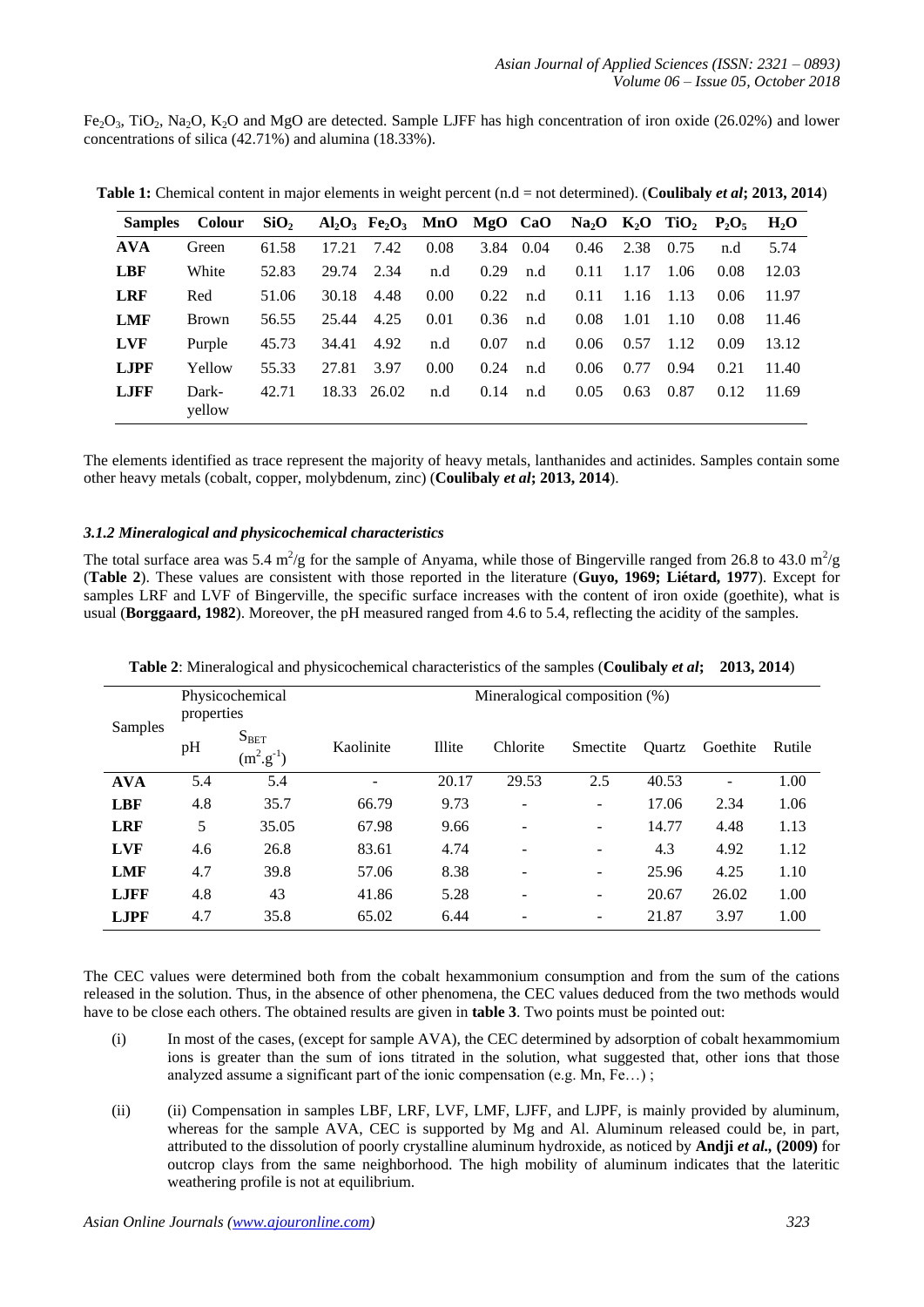*Asian Journal of Applied Sciences (ISSN: 2321 – 0893) Volume 06 – Issue 05, October 2018*

| <b>Sample</b> | <b>Na</b> | K    | Ca   | Mg   | Al   | CEC, sum of<br>released cations | CEC, cobalt<br>hexammonium |
|---------------|-----------|------|------|------|------|---------------------------------|----------------------------|
| <b>AVA</b>    | 0.08      | 0.27 | 0.73 | 3.55 | 2.63 | 7.26                            | 7.06                       |
| <b>LBF</b>    | 0.06      | 0.17 | 0.24 | 0.24 | 5.86 | 6.57                            | 9.66                       |
| <b>LRF</b>    | 0.10      | 0.14 | 0.25 | 0.19 | 3.45 | 4.13                            | 9.78                       |
| <b>LVF</b>    | 0.07      | 0.05 | 0.14 | 0.07 | 2.95 | 3.28                            | 6.92                       |
| <b>LMF</b>    | 0.11      | 0.30 | 0.38 | 0.38 | 6.65 | 7.82                            | 10.96                      |
| <b>LJFF</b>   | 0.05      | 0.12 | 0.12 | 0.12 | 1.80 | 2.21                            | 3.45                       |
| <b>LJPF</b>   | 0.08      | 0.18 | 0.15 | 0.15 | 5.09 | 5.65                            | 8.6                        |

**Table 3**: Cation Exchange Capacities (CEC) expressed in meq/100g of solid.

## *3.2. Reactivity in digestive conditions*

Many ions are involved in human metabolism (**Table 4**). The concentrations of various chemical species extracted after the two stages of digestion were measured (**Table 5)**.

**Table 4**: Specific functions of essential minerals and trace elements (mainly from **Gomes and Silva, 2007**)

| <b>Element</b> | <b>Specific functions</b>                                                                                                                                                                                                                                             |
|----------------|-----------------------------------------------------------------------------------------------------------------------------------------------------------------------------------------------------------------------------------------------------------------------|
| Ca             | Essential for developing and maintaining healthy bones and teeth; assists in blood clotting,<br>muscle contraction and nerve transmission; helps reduce risk of osteoporosis.                                                                                         |
| Mg             | Activates over 100 enzymes and helps nerves and muscles function.                                                                                                                                                                                                     |
| K              | Regulates heartbeat, maintains fluid balance and helps muscles contraction, has an important<br>role in nervous transmission.                                                                                                                                         |
| Fe             | Essential for red blood cells formation and function; important for brain function.                                                                                                                                                                                   |
| $\bf Cr$       | Aids in glucose metabolism and regulates blood sugar, is an acute cytotoxic poison under its<br>hexavalent form.                                                                                                                                                      |
| Co             | Promotes the formation of red-blood cells.                                                                                                                                                                                                                            |
| Cu             | Promotes the formation of red blood cells and connective tissue; acts as a catalyst to store and<br>release iron to help form haemoglobin ; contributes to central nervous system function. In<br>excess can be poisonous and lead to steatosis in chronic poisoning. |
| P              | Works with Ca to develop and maintain strong bones and teeth; enhances the use of other<br>nutrients.                                                                                                                                                                 |
| Zn             | Essential component of more than 200 enzymes involved in digestion, metabolism, reproduction<br>and wound healing.                                                                                                                                                    |
| Si             | Essential for normal bone growth, and for proper integrity of the skin.                                                                                                                                                                                               |
| Al             | Cytotoxic and suspected to be involved in Alzeimer's desease.                                                                                                                                                                                                         |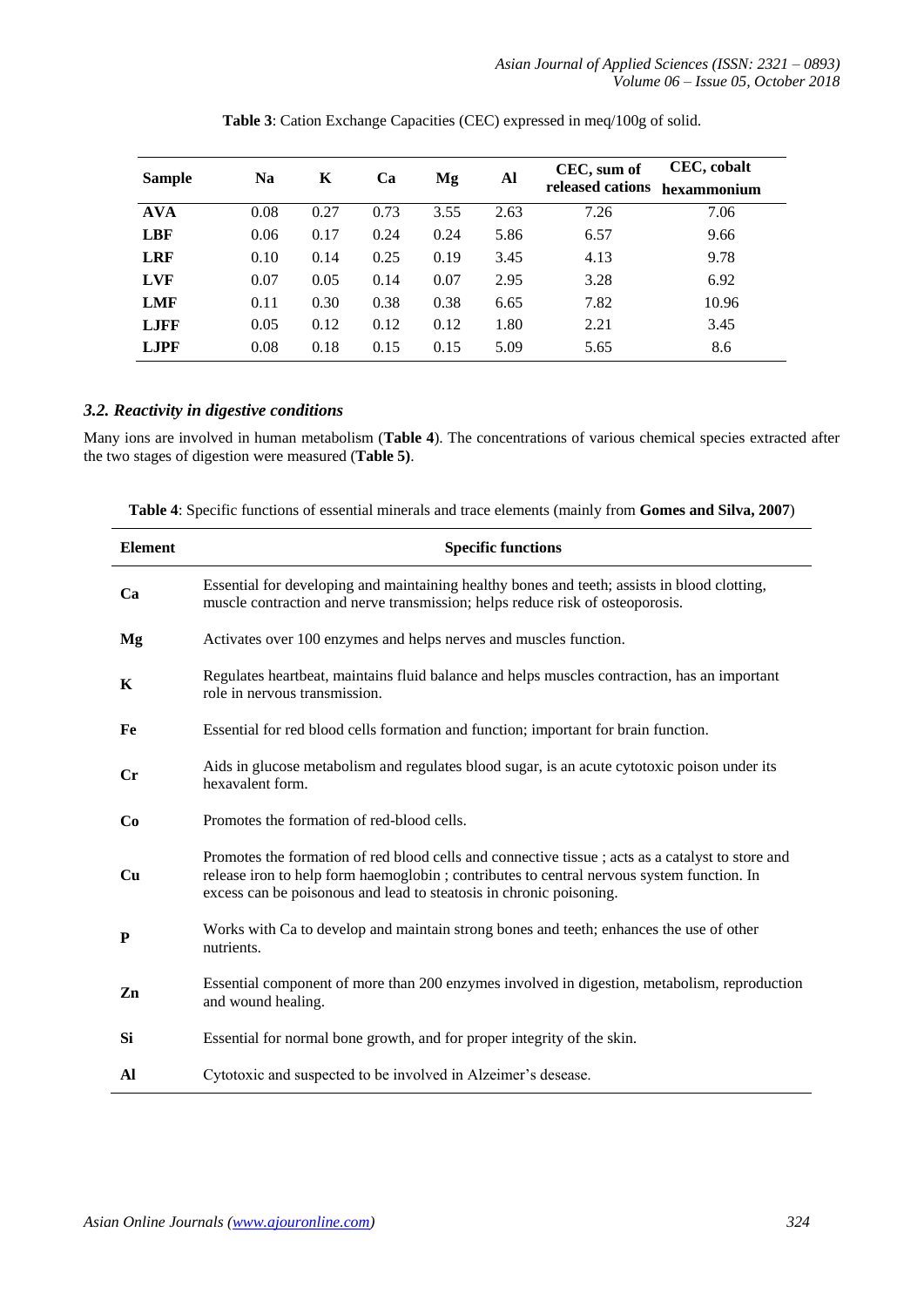| Clay sample | <b>Digestion</b>       | Element concentration, mg/L |                |      |                          |                          |                          |      |       |      |                          |                |      |                          |             |              |
|-------------|------------------------|-----------------------------|----------------|------|--------------------------|--------------------------|--------------------------|------|-------|------|--------------------------|----------------|------|--------------------------|-------------|--------------|
|             | solutions              | Co                          | Cr             | Cu   | <b>Ni</b>                | Pb                       | $\mathbf U$              | Zn   | Al    | Si   | Fe                       | Mn             | Mg   | Ca                       | $\mathbf K$ | $\mathbf{p}$ |
| <b>AVA</b>  | <b>Stomach</b>         | 0.18                        | 0.06           | 0.79 | 0.04                     | 0.01                     | $\sim$                   | 0.34 | 5.20  | 0.71 | 1.60                     | 0.18           | 6.66 | 8.65                     | 6.08        | 5.66         |
|             | <b>Small intestine</b> | 0.15                        | 0.18           | 0.40 | 0.03                     | $\overline{a}$           | $\overline{\phantom{a}}$ | 0.13 | 20.40 | 1.20 | $\blacksquare$           | 0.13           | 4.56 | $\blacksquare$           | 10.30       | 5.42         |
| <b>LBF</b>  | <b>Stomach</b>         | 0.01                        | 0.04           | 0.12 | $\sim$                   |                          | $\sim$                   | 0.14 | 8.40  | 1.06 | $0.50\,$                 | 0.01           | 1.31 | 2.52                     | 5.40        | 3.60         |
|             | <b>Small intestine</b> | $\blacksquare$              | 0.11           | 0.17 | 0.01                     | $\overline{a}$           | $\sim$                   | 0.10 | 1.60  | 0.66 | $\blacksquare$           | 0,01           | 1.31 | $\overline{\phantom{a}}$ | 8.23        | 3.73         |
| <b>LRF</b>  | <b>Stomach</b>         | 0.01                        | 0.03           | 1.69 | $\sim$                   |                          | $\sim$                   | 0.12 | 8.00  | 1.58 | 0.40                     | 0,01           | 1.32 | 2.25                     | 5.29        | 3.27         |
|             | <b>Small intestine</b> | 0.01                        | $\blacksquare$ | 1.02 | 0.01                     | $\overline{\phantom{a}}$ | $\sim$                   | 0.08 | 2.43  | 0.91 | $\blacksquare$           | 0,01           | 0.87 | $\blacksquare$           | 6.81        | 4.65         |
|             | <b>Stomach</b>         | $\blacksquare$              | 0.03           | 0.11 | $\overline{\phantom{a}}$ |                          | $\sim$                   | 0.13 | 7.30  | 1.37 | 0.40                     | 0,01           | 1.50 | 3.94                     | 5.26        | 3.10         |
| <b>LJPF</b> | <b>Small intestine</b> | $\overline{\phantom{a}}$    | $\sim$         | 0.08 | 0.02                     | $\sim$                   | $\sim$                   | 0.12 | 1.65  | 0.68 | $\blacksquare$           | 0,01           | 1.27 | $\overline{\phantom{a}}$ | 7.51        | 3.88         |
|             | <b>Stomach</b>         | 0.01                        | 0.03           | 0.22 | $\sim$                   |                          | $\sim$                   | 0.15 | 6.60  | 3.16 | 1.60                     | 0,01           | 1.16 | 2.21                     | 5.22        | 1.14         |
| <b>LJFF</b> | <b>Small intestine</b> | $\blacksquare$              | $\blacksquare$ | 0.18 | 0.01                     | $\sim$                   | 0.01                     | 0.09 | 1.55  | 1.50 | $\overline{\phantom{a}}$ |                |      | $\overline{\phantom{a}}$ | 7.43        | 3.62         |
|             | <b>Stomach</b>         | 0.01                        | 0.03           | 0.12 | 0.01                     | $\sim$                   | $\sim$                   | 0.16 | 8.40  | 1.00 | 0.50                     | $\sim$         | 1.48 | 2.58                     | 5.66        | 3.19         |
| <b>LMF</b>  | <b>Small intestine</b> | $\overline{\phantom{a}}$    | $\blacksquare$ | 0.13 | 0.01                     | $\overline{\phantom{a}}$ | $\sim$                   | 0.10 | 2.72  | 0.55 | $\overline{\phantom{a}}$ | $\blacksquare$ | 0.99 | $\blacksquare$           | 6.99        | 5.02         |
| <b>LVF</b>  | <b>Stomach</b>         | 0.01                        | 0.03           | 0.19 | $\sim$                   | 0.01                     | $\overline{\phantom{a}}$ | 0.72 | 6.10  | 1.59 | 0.20                     | $\Box$         | 1.06 | 1.80                     | 6.75        | 3.23         |
|             | <b>Small intestine</b> | 0.01                        | $\blacksquare$ | 0.10 |                          |                          | $\overline{\phantom{a}}$ | 0.10 | 1.57  | 1.03 |                          |                | 1.3  | $\overline{\phantom{a}}$ | 9.55        | 5.01         |

**Table 5**: Chemical analysis (mg/L) of the digestion solutions of the two steps: stomach ( $pH = 2.5$ ) and small intestine ( $pH = 7$ )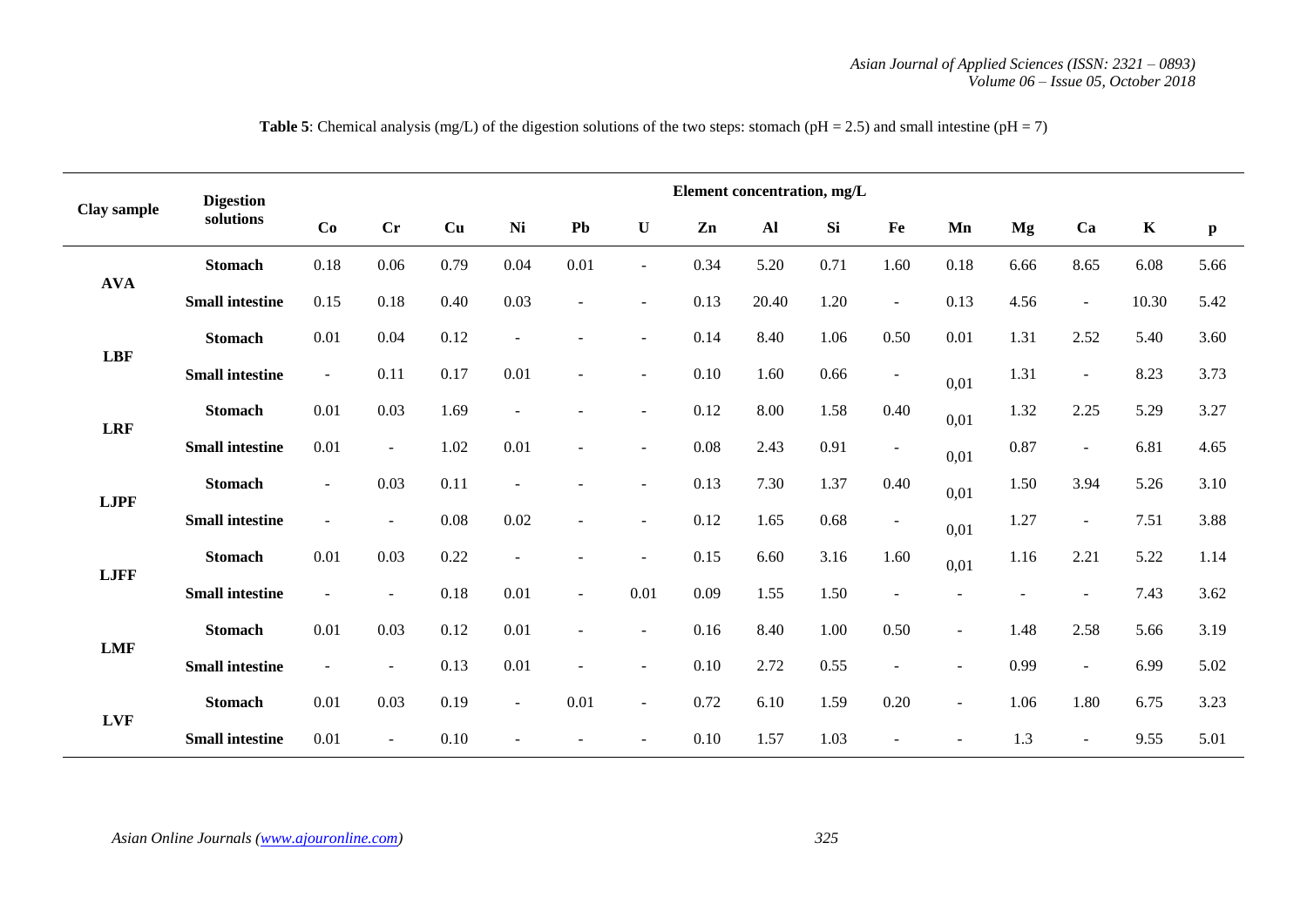#### *3.2.1 Analysis of digestion solutions of the stomach*

In the stomach environment, the digestion of clays leads to the release of many mineral elements whose content varies from one clay to another. Thus, more generally the elements Al (5.15 to 8.38 mg/L), Si (0.71 to 3.16 mg/L), Fe (0.18 to 1.63 mg/L), Mg (1.06 - 6.66 mg/L), Ca (1.8 to 8.65 mg/L), K (5.22 to 6.08 mg/L) and P (1.14 to 5.66 mg/L) were released in significant amounts in the stomach digestion solutions, the contents of other elements such as Cr (0.03 to 0.06 mg/L), Zn (0.12 to 0.72 mg/L) and Mn (0 to 0.18 mg/L) were quite low. The concentrations of Co, Ni, Pb and U were practically zero. They can be considered as not being bioavailable in this environment model.

The maximum observed for Fe, Mn, Mg, Ca, K and P were in the sample AVA dominated by chlorite and illite. For the elements Al, Si, Zn and Cu, the high levels were observed in samples of Bingerville dominated by kaolinite.

#### *3.2.2 Analysis of digestion solutions of the small intestine*

The digestion of clays in the small intestine juice leads to the release of Al  $(1.55 - 20.43 \text{ mg/L})$ , Si  $(0.55 - 1.5 \text{ mg/L})$ , Mg (0-4.56 mg/L), K (6.81-10.3 mg/L) et P (3.62-5.42 mg/L) and low concentrations of Cu (0.08-0.5 mg/L) et Zn (0.08-0.13 mg/L).

Furthermore, the material balance of the two digestion steps indicated that precipitation phenomena of Al, Si, Ca, and Mg occur in small intestine digestion solutions of all Bingerville clays, while the amount of aluminum released from AVA sample was about four fold that of stomach digestion solution. Likewise, Cr concentration was three higher in the intestine digestion solutions of the samples AVA. The precipitation reactions concern also Ca in AVA sample and Fe in all clays.

Co, Cr, Pb, U, Fe, Mn and Ca where the concentrations were practically nil, may be considered as not bioavailable in this medium.

High levels of Cu, Zn, Al, Mg, K and P, were observed in the sample AVA while for Si element, the maximum was observed in the sample LJFF from Bingerville.

#### *3.3.3 Comparative study of bioavailability of elements in the two models and environments in the two localities studied clays.*

In general, the mineral elements released by Bingerville samples in the medium of the stomach were more important than those relaesed in the medium of the small intestine, with the exception of elements K and P (**figure 1**).

For the AVA sample, this exception extended to the elements Si and Al in addition to elements K and P. Indeed, the rate of Al released by this sample in the middle of the small intestine model is 4 times greater than that released into the medium model of the stomach while for Si, this factor is of the order of 2.

Moreover, the rates of the elements Al, Si, Fe, Mn, Mg, Ca, K and P released by the AVA sample were higher than those of Bingerville samples. So AVA sample may be considered as a micronutrient and macronutrient provider.

For copper, the highest rate was that of sample LRF despite the fact that LMF and LJFF clays contain more copper. While for zinc, the highest amount was observed for sample LVF of Bingerville.

The concentrations released for Co, Cr, Ni, Pb, U and Mn in both the stomach and in the small intestine were negligible.

The sample LJFF which was richer in iron (26% Fe<sub>2</sub>O<sub>3</sub>) released the same amount of Fe as the sample AVA of Anyama. The lowest rate was in the sample LVF. These observations lead to assume that the iron released is a part of structure of the clay and not of iron oxyhydroxides such as goethite observed in large quantities in the sample LJFF.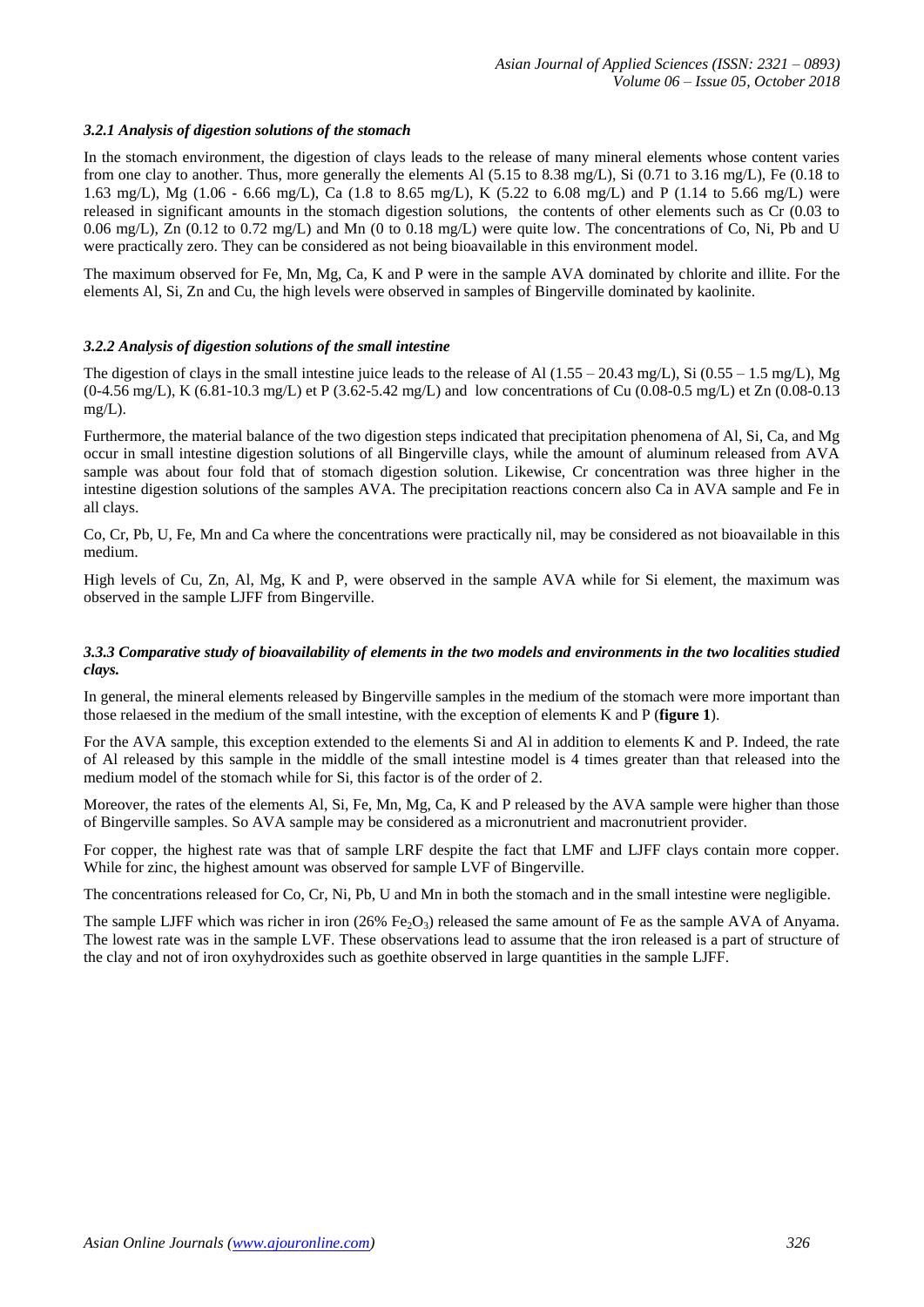

*Asian Journal of Applied Sciences (ISSN: 2321 – 0893)*

Figure 1: Comparative study of bioavailability in the medium of stomach and small intestine Stomach; Small intestine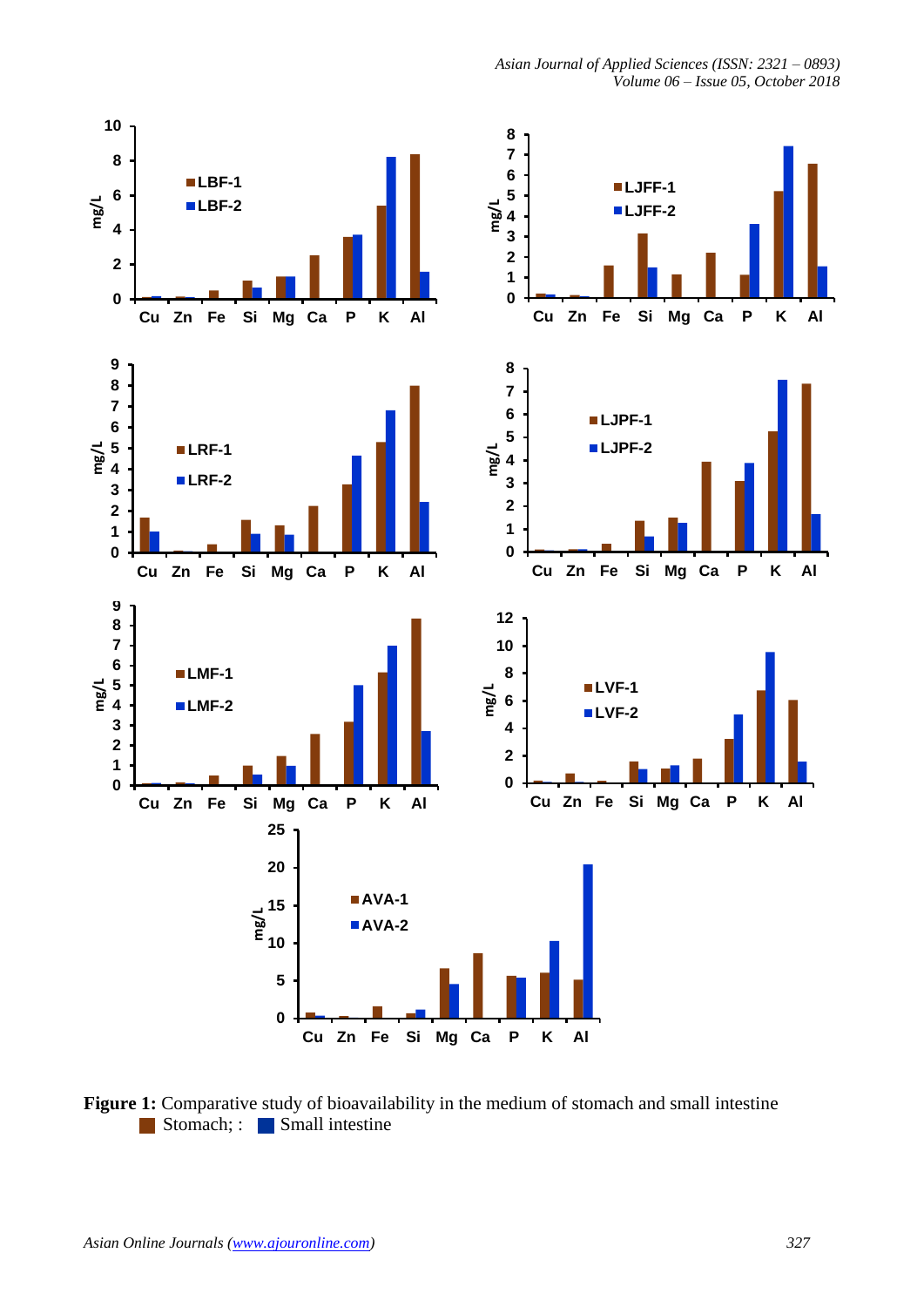#### *3.3.4 Discussion*

The extracts contain Cr, Cu, Fe, Zn, Co, Mn (trace elements), Ca, K, Mg, P (macronutrients) and other ions such as Pb, U, which could be a source of nutrients or danger for the human body, depending on their concentration. In vitro studies (**Abrahams** *et al.***, 2006; Johns and Duquette, 1991; Hooda** *et al.,* **2002, 2004; Smith** *et al.,* **2000; Owumi and Oyelere, 2015)** used to assess the release in the gastrointestinal juice of certain elements such as Ca, Cu, Fe, Mg, Mn and Zn. Similarly, **Mascolo** *et al.***, (1999, 2004)** during experiments in vivo performed on rats fed with clays, toxic elements were detected in the urine and in various organs (kidney, liver, heart, brain). They concluded that the presence of these elements in the urine indicated that the absorption process occurred after ingestion of clay, causing a gradual increase of metals in urine and blood. Ion concentration is generally higher in the stomach extracts. This has been observed by many authors (**Abrahams** *et al.***, 2006; Wragg and Cave, 2003; Ruby** *et al.,* **1996, Smith** *et al.***, 2000**) who attributed it to several factors namely:

- the effect of complex formation with pancreatic / bile salts,
- the particle size and mineralogy,
- the kinetics of dissolution,
- the pH of the medium.

According to **Ruby** *et al***., (1999)**, the mobilization of the elements was higher in the stomach and thus represented the maximum amount of ions that can be absorbed. The fact that the ions are therefore more released in the stomach environment ( $pH = 2.5$ ), than in the small intestine could be explained by the acidic environment of the stomach, more efficient for mineral solubilization under cationic forms. The transition from the stomach to the small intestine is accompanied by an increase in pH (pH ≈7). According to **Ruby** *et al.,* **(1992, 1996), Oomen** *et al.,* **(2003**), following the increase in pH, precipitation reactions occur. Those reactions lead to lower rates of dissolved and available elements for absorption during their transition through the intestinal epithelium. This phenomenon was stronger for Fe and Ca in the medium of the small intestine. According to **Ruby** *et al.,* **(1999) and Schroder** *et al.,* **(2003**), the cations were more affected by the rise in pH in the small intestine than the anions. In fact, in neutral or weakly alkaline conditions, iron and/or calcium hydroxides were formed, making the corresponding ions unavailable. A study of clay samples (high pH and CEC) showed retention of ions already available in the gastrointestinal juice (**Hooda** *et al.,* **2002**). Samples of this study had a low pH and low CEC. It is therefore difficult to conclude on the bioavailability of these two ions since other factors such as the physiological conditions of the individual (age, fatness, nutritional status…) act on the gastrointestinal pH. However, the concentrations of these ions were higher in the gastric juice, accessibility were high therefore potentially bioavailable because, according to **William, (1999)**, the ions detected in the gastric juice are bioavailable as potentially absorbable. According to **Oomen** *et al.,* **2002**, the human gastrointestinal tract is made up of a number of compartments where the ingested soil undergoes a series of reactions in which the time, the composition of the fluid and the pH of the reaction vary. Fe ions and Ca may be bioavailable if the step of the intestine was held at a pH lower than that of the experiment. The concentrations of Cu and Zn were distinguished from other ionic species; this reflects that both the ions were more bioavailable than others in different samples. The concentrations of Cu and Zn in the different samples were generally 0.1 mg/L minimum. Regarding other trace elements (Cr and Co) only two samples (LBF, AVA) released more than 0.1 mg/L. Other samples except LJFF and LJPF have released a few tens of µg/L. AVA extracts contain the highest concentrations of the various ionic species which can be explained by the mineralogical composition that consists mainly of chlorite and smectite, the mineral chemistry of which is more complicated. Indeed, compared to kaolinite, chlorite and smectites are more easily dissolved in an acid medium. K concentration ranging from 5.7 to 6.1 mg/L was the highest but was not dangerous because it was lower than toxicity limit (12 mg/L- European standards) in water intended for human consumption. The hypothesis that the ingestion of clay could provide micronutrients has also been demonstrated in numerous studies (**Abrahams and Parsons, 1997, John and Duquette, 1991, Smith** *et al.,* **2000)**. However, even if the geophagia causes the release of nutrients potentially available to the body, it also carries risks. **Gelfand** *et al.,* **(1975)** found in five patients hyperkalemia (excess of potassium) due to excessive ingestion of clay. Moreover **Hooda** *et al.,* **2004** showed that the ingestion of clay could cause a reduction in the absorption of nutrients already bioavailable, especially micronutrients such as Fe, Cu and Zn. **Trivedi** *et al.,* **(2005)** reported a case of hypokalemia in a pregnant woman after ingestion of clay. Cases of iron deficiency trained by geophagia have been reported by various studies (**Garnier** *et al***., 2008; Minnich** *et al.,* **1968; Nchito** *et al.,* **2004**). According to the limits set by the World Health Organization (WHO), the concentrations of different elements were not dangerous for the human body as their amounts were too low.

The high levels of aluminum and silicon observed in the different samples reflect the release of these elements from the octahedral and tetrahedral layers after acid attack (**Cabrera and Talibudeen, 1978; 1979**). This high aluminum content can be dangerous because, according to **Roig** *et al.* **(2006)**, the aluminum would be the cause of certain diseases, such as Alzheimer's disease. However, the aluminum released, pass into the small intestine where it can: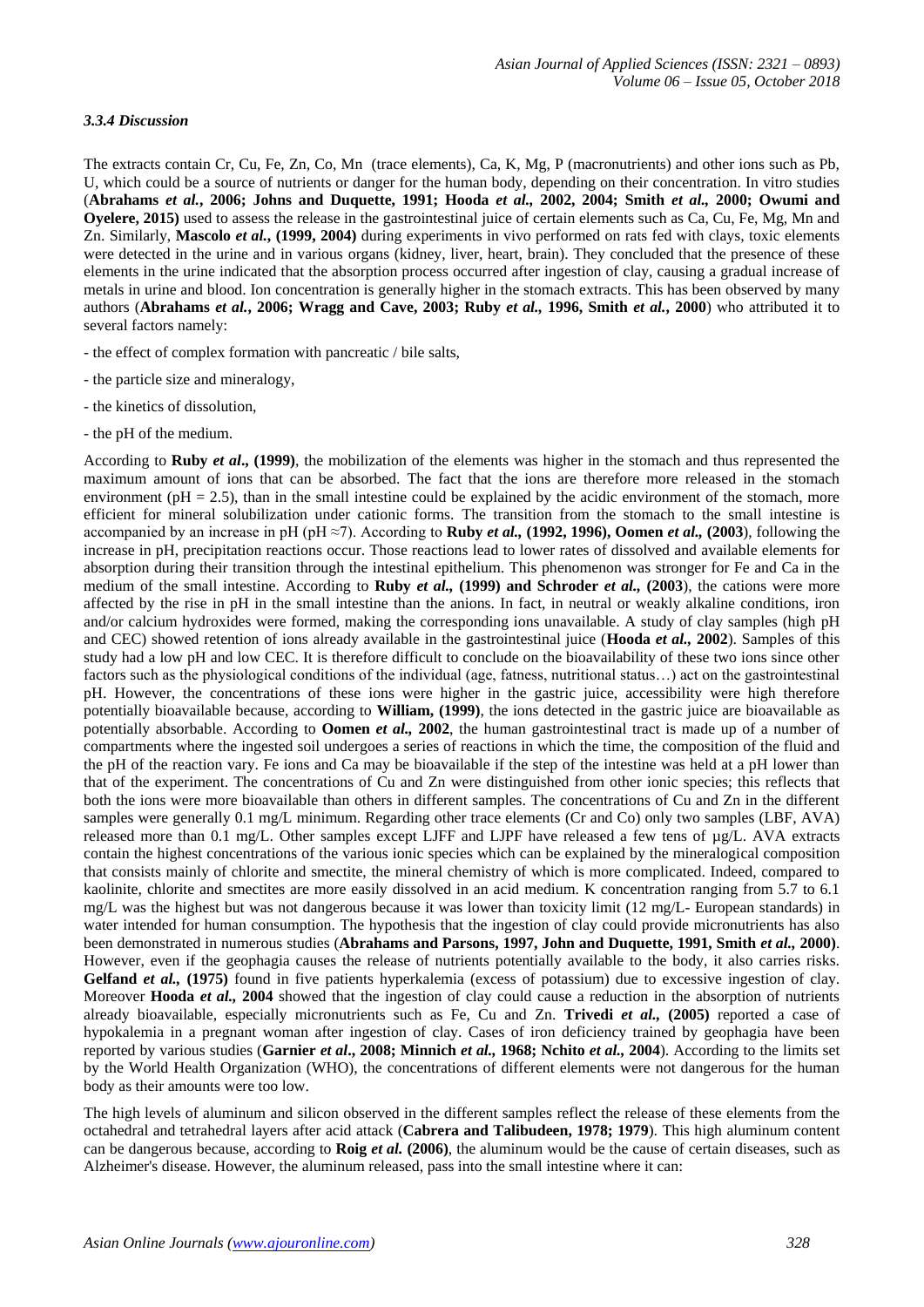- Either precipitate as aluminum hydroxide by the action of gastric juices;

- Either bind to organic molecules. In the model environment of the small intestine, the reduction of the aluminum content is due to the increase of pH. Indeed, the increase in pH in the gut to earlier studies in rats (**Cochran** *et al.***, 1993; Cunat** *et al.***, 2000**), leads to the precipitation of aluminum dissolved by the pancreatic and biliary secretions in different forms such as aluminum hydroxide. According to **Owumi and Oyelere (2015)**, ingestion of clay would be a danger to pregnant women and their fetuses because of the high levels of aluminum. This is only partly true, because, under high pH conditions alumunium hydroxide is formed. Thus, the formation of hydroxide reduces the level of bioavailable aluminum.The presence of silicon can cause the formation of metastable aluminosilicates which are then excreted in the feces; this would limit the toxicity of aluminum (**Powell and Thompson, 1993**). During a study on rats fed with kaolinite, **Chaumande (2011)**, observed the absorption of aluminum in the small intestine. According **Powell and Thompson (1993)**, part of the dissolved aluminum, may bind to organic molecules of gastric juices and become soluble. Then, soluble aluminum is absorbable in small quantities in the intestinal wall. Aluminum absorbed into the systemic circulation is bound to transport proteins such as transferrin and albumin (**Cochran** *et al.***, 1993; Powell** *et al.***, 1994**). This fixing of aluminum leads to anemia observed in individuals practicing Geophagy (**Geissler** *et al.***, 1998**).

## **4. CONCLUSION**

The specific surface areas determined for samples from Bingerville (26-43  $m^2/g$ ) are large enough, then these samples might have a high adsorption capacity. They can be used in the treatment of diarrhea or cases of poisoning; to the contrary they would not be associated with drugs because clays could alter their active ingredients. The sample of Anyama has a surface area of  $5m^2/g$ . The CEC of the samples is between 3.45 and 10.96 meq/100g. The compensation is usually provided by aluminum, depicting a high mobility of this element. The presence of oxides in the samples influences the mobility of certain ionic species. In addition to the microbiological studies to be undertaken, it is necessary to perform a sieve before internal use to extract possible coarse particles including quartz grains. Moreover, the experiments in this study allow forecasting the potential bioavailability of different elements. Element concentrations released from the sample AVA are higher than those released by the samples from Bingerville. Levels are relatively more important for Al, Si, Fe, Mn, Mg, Ca, K and P. In samples from Bingerville, the elements released Co, Cu, Zn, Pb, Fe and Ca, have a high mobility in the stomach and almost zero in the small intestine. An increase in pH in the small intestine caused the formation of iron and/or calcium hydroxide or a re-adsorption of elements. Their mobility strongly depends on the pH of the medium. Mobility of toxic elements such as Pb and U is very low, not exceeding one µg per gram of clay, thus ingestion of different samples has no danger.

## **5. ACKNOWLEDGMENTS**

We thank all the staff of the Laboratoire Interdisciplinaire des Environnements Continentaux (Lorraine University) of Nancy (France), for its invaluable help to the realization of these works

## **6. REFERENCES**

- Abrahams P.W., Parsons J.A., 1996. Geophagy in the tropics: a literature review. *Geographical Journal* 162, 63–72.
- Abrahams P.W., Parsons J.A., 1997. Geophagy in the tropics: an appraisal of three geophagical materials. *Environmental Geochemistry and Health* 19, 19–22.
- Abrahams P.W., Follansbee M.H., Hunt A., Smith B., Wragg J., Barry Smith, Joanna Wragg, 2006. Iron nutrition and possible lead toxicity: An appraisal of geophagy undertaken by pregnant women of UK Asian communities. *Applied Geochemistry*, 21, 98-108
- Andji Y.Y.J, Abba-Touré A., Kra G. and Yvon J., 2009. Variability of clays from Gounioube deposit (Ivory Coast). *Journal of Applied Sciences*, 9: 1238-1247.
- Borggaard O. K., 1982. The influence of iron oxide on the surface area of soil. *Journal of. Soil Science*, 33: 443- 449.
- Cabral D.J., Small D.M., 1989. Physical chemistry of bile. In: Shultz, S.G. (Ed.), Handbook of Physiology: *The Gastrointestinal System III Section. Waverly Press, Baltimore.*
- Cabrera F., Talibudeen O. 1978. The release of aluminium from aluminosilicate minerals. I. Kinetics*. Clay. Clays and Clay Minerals*, 26, 434-440.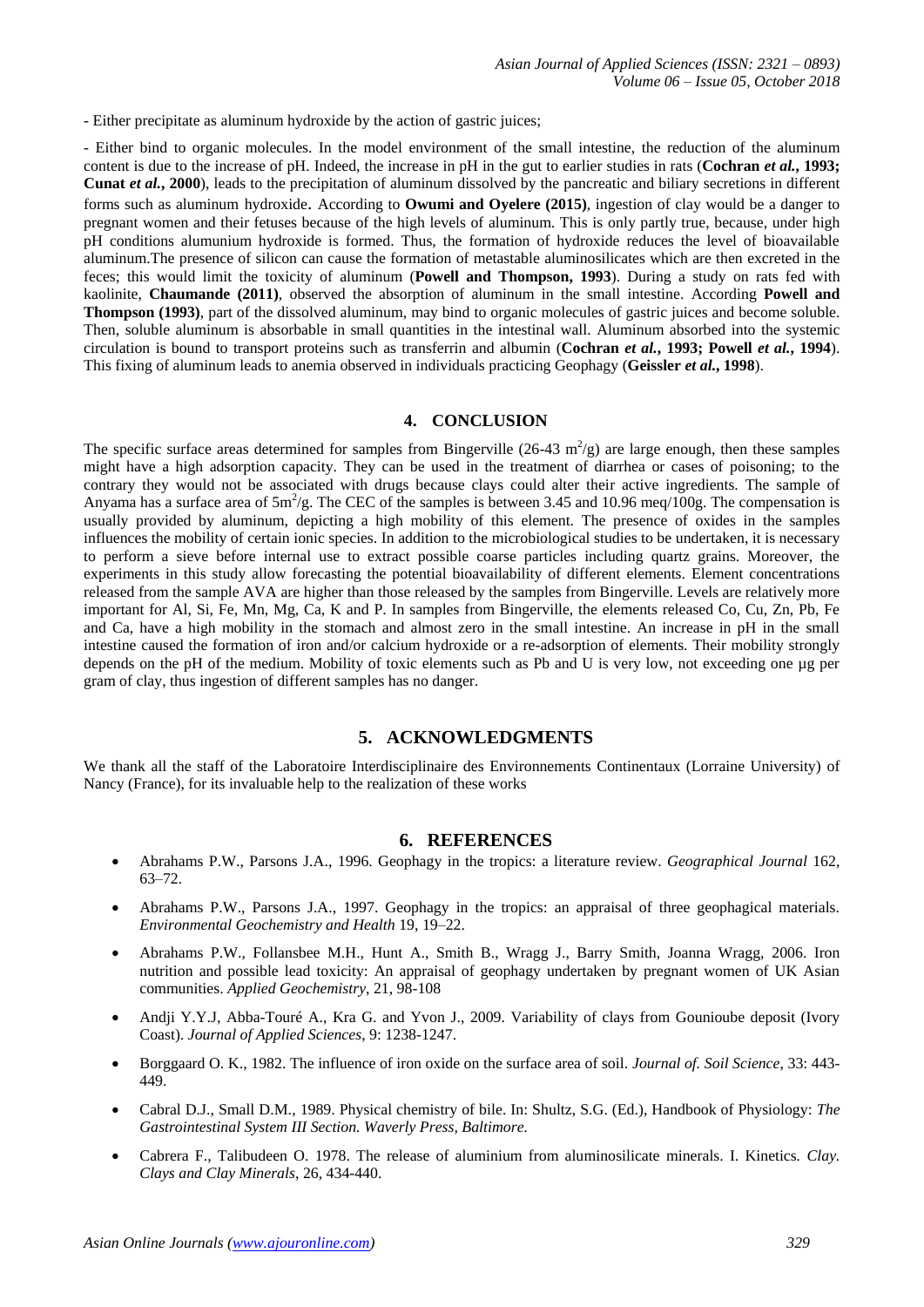- Cabrera F., Talibudeen O. 1979. The release of aluminum from aluminosilicate minerals; II, Acid-base potentiometric titrations. *Clay. Clays and Clay Minerals*, 27, 113-118.
- Carignan J., Hild P., Mevelle G., Morel J., Yeghicheyan D. (2001). Routine analysis of trace elements in geological samples using flow injection and low pressure on-line liquid chromatography coupled to ICP-MS. A study of geological reference materials BR, DR-N, UB-N AN-G and GH. *Geostandards and Geoanalytical Research*. 25, 187-198.
- Carretero M. I., 2002. Clay minerals and their beneficial effects upon human health: a review. *Applied Clay Science*, 21, 155 – 163
- Carretero M. I. et Pozo M., 2010. Clay and non-clay minerals in the pharmaceutical and cosmetic industries. Part II. Active ingredients. *Applied Clay Science*, 47, 171–181
- Cave M. R., Wragg J., Palumbo B., Klinck B. A., 2003. Measurement of the Bioaccessibility of Arsenic in UK Soils. *Environment Agency, R&D Technical Report*, P5-062/ TR02.
- Chaumande B., 2011. Apport des analyses protéomique et métalloprotéomique pour l'étude de la géophagie. Thèse de l'Université de Strasbourg, 241p
- Cochran M., Goddard G., Ramm G., Ludwigson N., Mrshall J., Halliday J. 1993. Absorbed aluminium is found with two cytosolic protein fractions, other than ferritin, in the rats duodenum. Gut, 34: 643-646.
- Coulibaly V., Sei J., Koffi K. L., Oyetola S., Jdid E.-A. and Thomas F. (2014) Mineralogical and Chemical Characteristics of Clays Consumed in the District of Abidjan (Côte D'Ivoire). *Materials Sciences and Applications*, 5, 1048-1059. http://dx.doi.org/10.4236/msa.2014.514108
- Coulibaly V., Sei J., Oyetola S., Jdid E.A.,Thomas F., Yvon J. (2013). Mineralogy and physicochemical properties of the green clay of Anyama (Côte d'ivoire) used up for its healing properties. *European Journal of Science Research*, 99, (2), 261-270.
- Cunat L., Lanhers M. C., Joyeux M., Burnel D. (2000). Bioavailability and intestinal absorption of aluminum in rats: effects of aluminum compounds and some dietary constituents. *Biological Trace Element Research,* 76, 31- 55.
- Garnier Christophe von, Holger Stünitz, Michael Decker, Edouard Battegay et Andreas Zeller, 2008. Pica and refractory iron deficiency anaemia: a case report, *Journal of Medical Case Reports*
- Gelfand M. C., Zarate A., Knepsheild J. H., 1975. A cause of lifethreatening hyperkalemia in patients with chronic renal failure. *Journal of the American Medical Association*; 234:738 –740.
- Geissler P. W., Mwaniki D., Thiongo F., Michaelsen K. F., Friis H., 1998. Geophagy as a risk factor for geohelminth infections: A longitudinal study among Kenyan primary school children. *Transactions of the Royal Society for Tropical Medicine and Hygiene*, 92, 7-11.
- Gomes C. S., Silva J. B., 2007.Minerals and clay minerals in medical geology, *Applied Clay Science* 36, 4–21
- Guyot J., 1969. Mesure des surfaces spécifiques des argiles par adsorption. *Annales Agronomiques 1969; 20: 33–359*
- Holland C.V., O'Lorcain P., Taylor M. R. H., Kelly A., 1995. Sero-epidemiology of toxocariasis in school children. *Parasitology* 110, 535-545.
- Hooda P. S., Henry C. J., Seyoum T. A., Armstrong L. D., Fowler M. B., 2002. The potential impact of soil ingestion on human mineral nutrition. *Environmental Geochemistry and Health* 24, 305–319.
- Hooda P. S., Henry C. J. K., Seyoum T. A., Armstrong L. D. M., Fowler M. B., , 2004. The potential impact of soil ingestion on human mineral nutrition. *Science of the Total Environment*, 333, 75– 87
- Horner R., Lackey C., Kolasa K., 1991. Pica practices of pregnant women. *Journal of the American Dietic Association* 91, 34-38.
- Hunter J. M. 1973: Geophagy in Africa and in the United States: a culture-nutrition hypothesis. *Geographical. Revew.*, 63, 170–195.
- Johns T., Duquette D., 1991. Detoxification and mineral supplementation as functions of geophagy. *American Journal of Clinical. Nutrition*, 53, 448–456.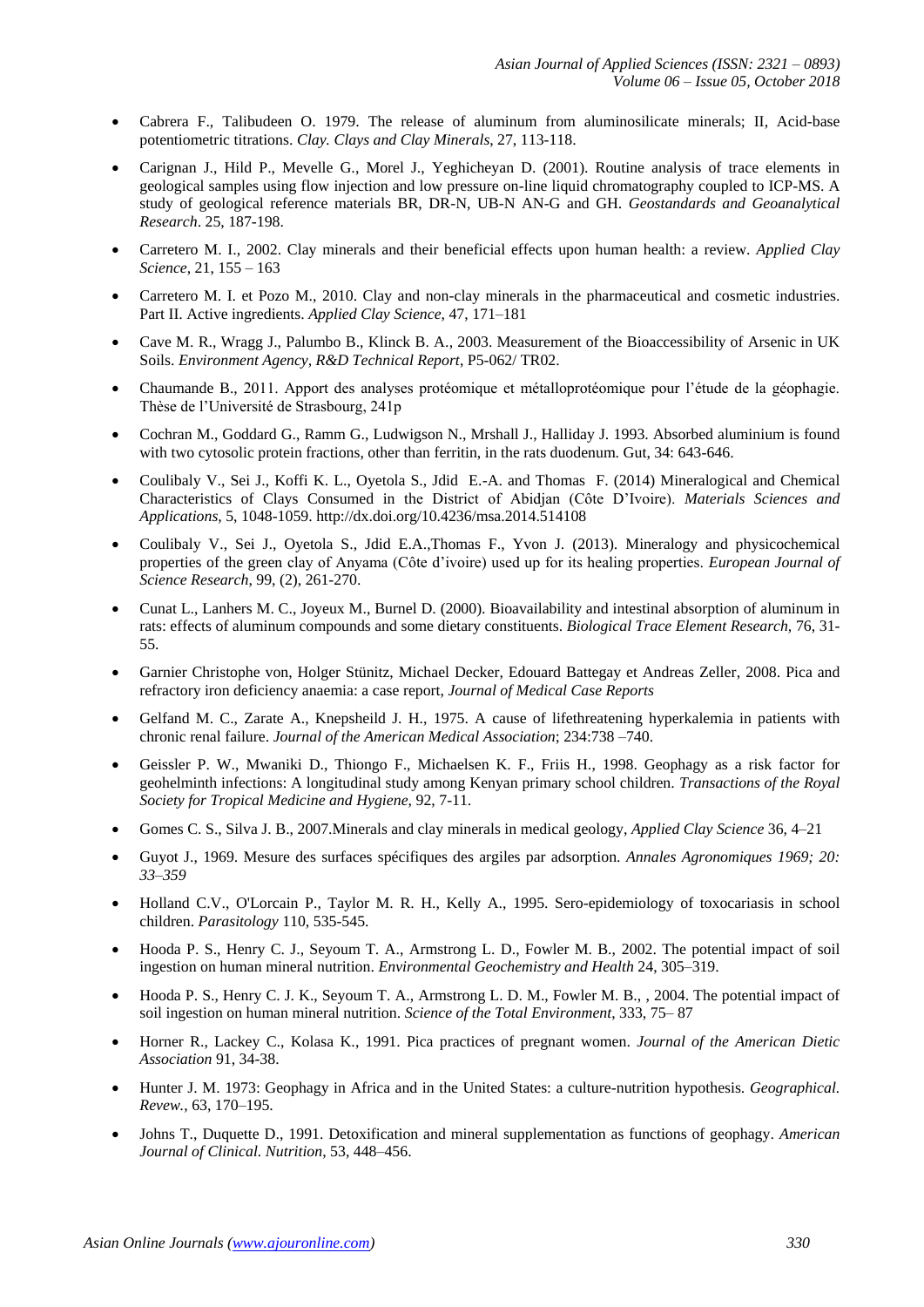- Liétard O. 1977. Contribution à l'étude des propriétés physicochimiques cristallographiques et morphologiques des kaolins. Thèse d'état ès sciences physiques, INPL Nancy. 322 pp. and annexes.
- Mascolo N., Summa V., Tateo F., 1999. Characterization of toxic elements in clays for human healing use. *Appied Clay Science* 15, 491–500.
- Mascolo N., Summa V., Tateo F., 2004. In vivo experimental data on the mobility of hazardous chemical elements from clays. *Applied Clay Science* 25, 23–28.
- Mahaney W. C., Milner M.W., Mulyono H. S., Hancock R. G.V., Aufreiter S., Reich M., Wink M., 2000. Mineral and chemical analyses of soils eaten by humans in Indonesia. *International Journal of Environmental Health Research* 10, 93–109.
- Minnich V., Okcuoglu A., Tarcon Y., Arcasoy A., Cin S., Yorukoglu O., Randa F., Demirag B., 1968. Pica in Turkey. II effect of clay upon iron absorption. *The American Journal of Clinical Nutrition* 21, 78–86.
- Moore D. F., Jr. Sears D. A., 1994. Pica, iron deficiency, and the medical history. *American Journal of Medicine* 97, 390-393.
- Morel R., 1957, *Thèse Doct. Scien.*, Paris, 200p
- Morel R., 1996, Les sols cultivés, Ed. Lavoisier, Paris,
- Moré J., Bénazet F., Fioramonti J. and Droy-Lefaix M.-T. 1987. Effects of treatment with smectite on gastric and intestinal glycoproteins in the rat: A histochemical study. *Histochemical Journal.* 19, 665-670.
- Neli G., Maria L. M., Carmen P. G., José L. L., Nastja R. S., Matej D., Nives K., 2016. The mineralogical, geochemical, and thermophysical characterization of healing saline mud for use in pelotherapy. *Applied Clay Science,* [135,](https://www.sciencedirect.com/science/journal/01691317/135/supp/C) 119-128
- Nchito M., Geissler P.W., Mubila L., Friis H., Olsen A., 2004. Effects of iron and multimicronutrient supplementation on geophagy: a two-by-two factorial study among Zambian schoolchildren in Lusaka. *Transactions of the Royal Society of Tropical Medicine and Hygiene* 98, 218–227.
- Oomen A. G., Hack A, Minekus M, Zeijdner E, Schoeters G, Verstraete W, Von de Wiele T, Wragg J, Rompelberg C. J. M., Sips A., Wijnen J. H. V., 2002. Comparison of five in vitro digestion models to study the bioaccessibility of soil contaminants. *Environmental Science and Technology* 36, 3326–3334
- Oomen A. G., Sips A. J. M., Tolls J., Van den Hoop M. A. G. T., 2003. Lead Speciation in Artificial Human Digestive Fluid, *Archives of Environmental Contamination and Toxicology* 44, 107–115
- Owumi, S. E., Oyelere, A. K., 2015. Determination of metal ion contents of two antiemetic clays use in Geophagy. *Toxicology Reports 2, 928–932*
- Powell J. J., Thompson R. P. H. 1993. The chemistry of aluminium in the gastrointestinal lumen and its uptake and absorption. *Proceedings of the Nutrition Society,* 52, 241-253.
- Powell J. J., Ainley C. C., Evans R., Thompson R. P. H. 1994. Intestinal perfusion of dietary levels of aluminium – Association with the lumen. *Gut,* 35, 1053-1057.
- Rateau J.-G., Morgant G., Droy-Priot M.-T. and Parier J.-L. 1982. A histological, enzymatic and waterelectrolyte study of the action of smectite, a mucoprotective clay, on experimental infectious diarrhoea in the rabbit. *Current medical research and opinion.* 8, 233-241.
- Roig J. L., Fuentes S., Colomina M. T., Vicens P. and Domingo J. L.. 2006. Aluminum, restraint stress and aging: Behavioral effects in rats after 1 and 2 years of aluminum exposure. *Toxicology* 218:112-124.
- Ruby M.V., Davis A. J., Houston Kempton, John W. Drexler, Paul D. Bergstroms, 1992. Lead Bioavailability: Dissolution Kinetics under Simulated Gastric Conditions, *Environmental Science and Technology*, 26, 1242- 1248
- Ruby M.V., Davis A., Schoof R., Eberle S., Sellstone C.M., 1996. Estimation of lead and arsenic bioavailability using a physiologically based extraction test*, Environmental Science and Technology,* 30: 422–430
- Ruby M.V., Schoof R., Brattin W., Goldade M., Post G., Harnois M., Mosby D.E., Casteel S.W., Berti W., Carpenter M., Edwards D., Cragin D., Chappell W.,1999. Advances in evaluating the oral bioaccessibility if inorganics in soil for use in human health risk assessment. *Environmental Science and Technology, 33:3697– 3705*